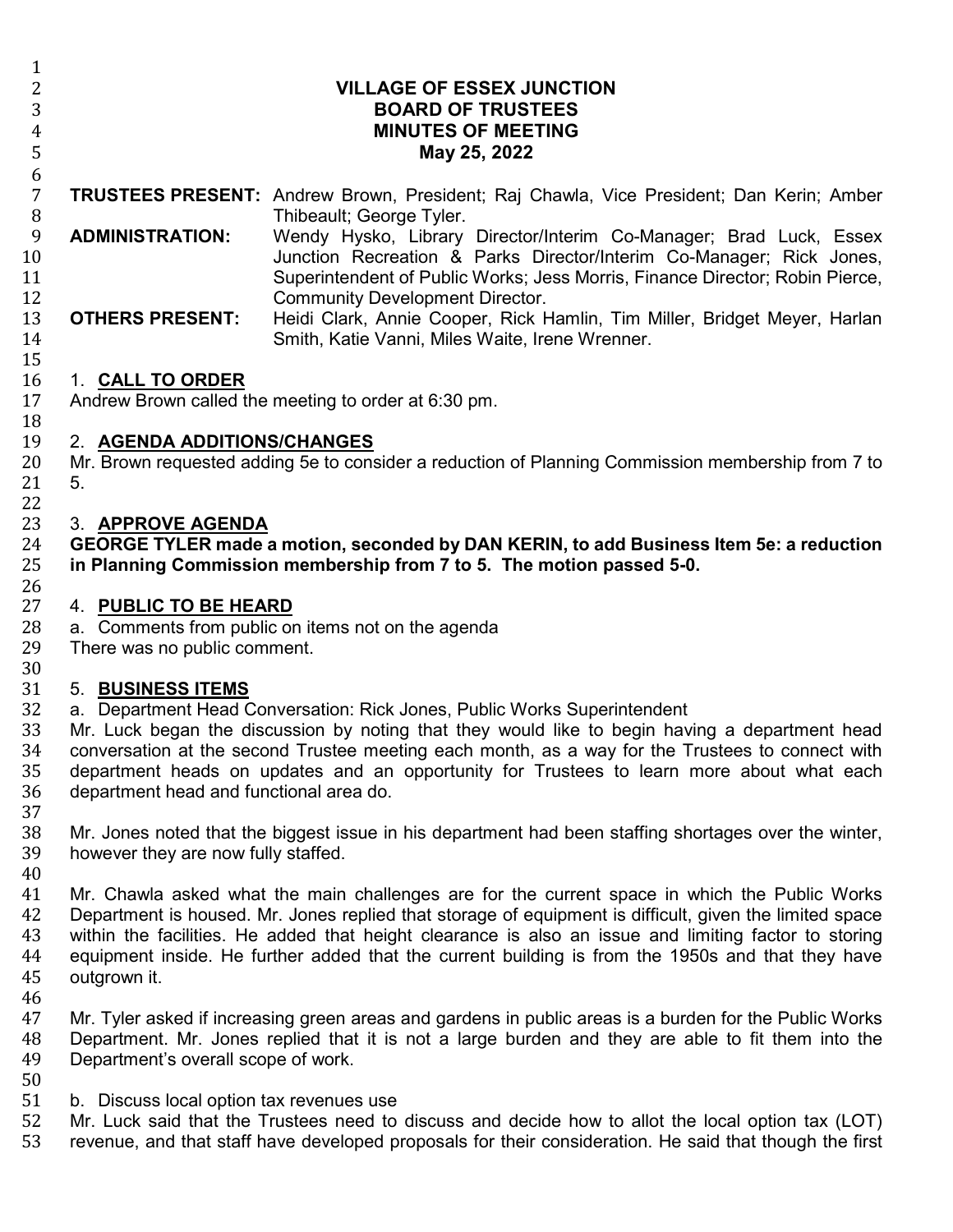## **ESSEX JUNCTION BOARD OF TRUSTEES- 5/25/22 PAGE 2 DRAFT**

54 revenues will come in after October 1, 2022, the first suggestion is not to use revenues in the Fiscal<br>55 Year 2024 budget, but to wait for them to accumulate for one vear to gauge how much they can 55 Year 2024 budget, but to wait for them to accumulate for one year to gauge how much they can<br>56 anticipate receiving annually. He recommended five buckets of capital spending for the revenues: road 56 anticipate receiving annually. He recommended five buckets of capital spending for the revenues: road 57 restoration, pedestrian transportation, rolling stock, municipal grounds and facilities, and participatory 58 budgeting (which empowers the community to decide together how to spend public money). He<br>59 suggested a funding split of 65% for road restoration and municipal grounds and facilities, 20% for 59 suggested a funding split of 65% for road restoration and municipal grounds and facilities, 20% for 500 for<br>60 participatory budgeting, and 15% for pedestrian transportation. participatory budgeting, and 15% for pedestrian transportation.

61<br>62 62 Mr. Chawla asked if projects would include redoing sections of sidewalk, or whether they would just 63 entail grading and repaving. He said that the stunding and repaving. 63 entail grading and repaving. He said that the Junction has major needs for sidewalks and that he would<br>64 like to see an analysis and inventory of sidewalk conditions, to gauge repair needs, prior to allocating 64 like to see an analysis and inventory of sidewalk conditions, to gauge repair needs, prior to allocating 65 the LOT revenues. the LOT revenues.

66<br>67 67 Ms. Thibeault said that the Capital Committee has sidewalk projects included in its work plans. She said<br>68 that portions of the Junction are on the priority list for sidewalk repairs. She said that these 68 that portions of the Junction are on the priority list for sidewalk repairs. She said that these 69 recommendations seem to redefine what the Capital Committee is doing, and wants to ensure that there 610<br>60 is one clear set of capital priorities for the Junction. Mr. Kerin agreed that sidewalks are a maior concern is one clear set of capital priorities for the Junction. Mr. Kerin agreed that sidewalks are a major concern.

71 72 Mr. Tyler expressed support for waiting a year for revenues to accrue prior to allocating and spending<br>73 them. He noted that revenues may also vary from year to year, so that needs to be taken into 73 them. He noted that revenues may also vary from year to year, so that needs to be taken into 74 consideration. He said it would be helpful to know what the Junction's most pressing capital needs are, 75 prior to deciding how to allocate revenue. prior to deciding how to allocate revenue.

76<br>77 77 Mr. Brown said that several years back, the Junction had discussed having a standalone sidewalk fund,<br>78 Which would be a revolving budget based on priorities in a sidewalk work plan, and would prevent the 78 which would be a revolving budget based on priorities in a sidewalk work plan, and would prevent the 79 need for those projects coming into the Capital Committee. He also noted the intersection of waterlines 79 need for those projects coming into the Capital Committee. He also noted the intersection of waterlines 80 with the sidewalks and said that work needs to be coordinated to avoid replacing sidewalk multiple times 81 inclusted innes<br>81 in a short period (since sidewalks need to be replaced when there is work on water lines). in a short period (since sidewalks need to be replaced when there is work on water lines).

82<br>83

83 Mr. Chawla said that if they ask the Bike/Walk Committee to help implement some of the projects related<br>84 to pedestrian transportation, it may be helpful to mirror some of the Capital Committee's processes 84 to pedestrian transportation, it may be helpful to mirror some of the Capital Committee's processes 85 around prioritizing projects. around prioritizing projects.

86<br>87 87 Mr. Luck noted that there would likely not be enough revenue to conduct many meaningful repairs on 88 sidewalks. sidewalks.

89<br>90 90 In public comment, Annie Cooper said that there is a great deal of flexibility with this approach to revenue 91 allocation. She said that it would be helpful to have period report-backs on this and receive status<br>92 updates. Bridget Mever expressed support for participatory budgeting, saving that it has many benefits 92 updates. Bridget Meyer expressed support for participatory budgeting, saying that it has many benefits 93<br>93 for the community (such as increased engagement). for the community (such as increased engagement).

- 
- 94<br>95 95 c. Discuss 1 Main Street pocket part short-and long-term plans<br>96 Mr. Pierce and Mr. Waite updated the Trustees on conversation

96 Mr. Pierce and Mr. Waite updated the Trustees on conversations with the Chittenden County Regional<br>97 Planning Commission (CCRPC) on the 1 Main Street pocket park. He noted that there is grant monev 97 Planning Commission (CCRPC) on the 1 Main Street pocket park. He noted that there is grant money<br>98 available to cover remediation planning, soil testing and state reporting, but that the cost of the disposal 98 available to cover remediation planning, soil testing and state reporting, but that the cost of the disposal<br>99 of disturbed soil would fall to the Junction. If 6" of soil are cut, the costs to the Junction would be 99 of disturbed soil would fall to the Junction. If 6" of soil are cut, the costs to the Junction would be 100<br>100 approximately \$40,000-\$50,000; if the top two feet of soil are removed, the costs increase to around 100 approximately \$40,000-\$50,000; if the top two feet of soil are removed, the costs increase to around \$200,000.

102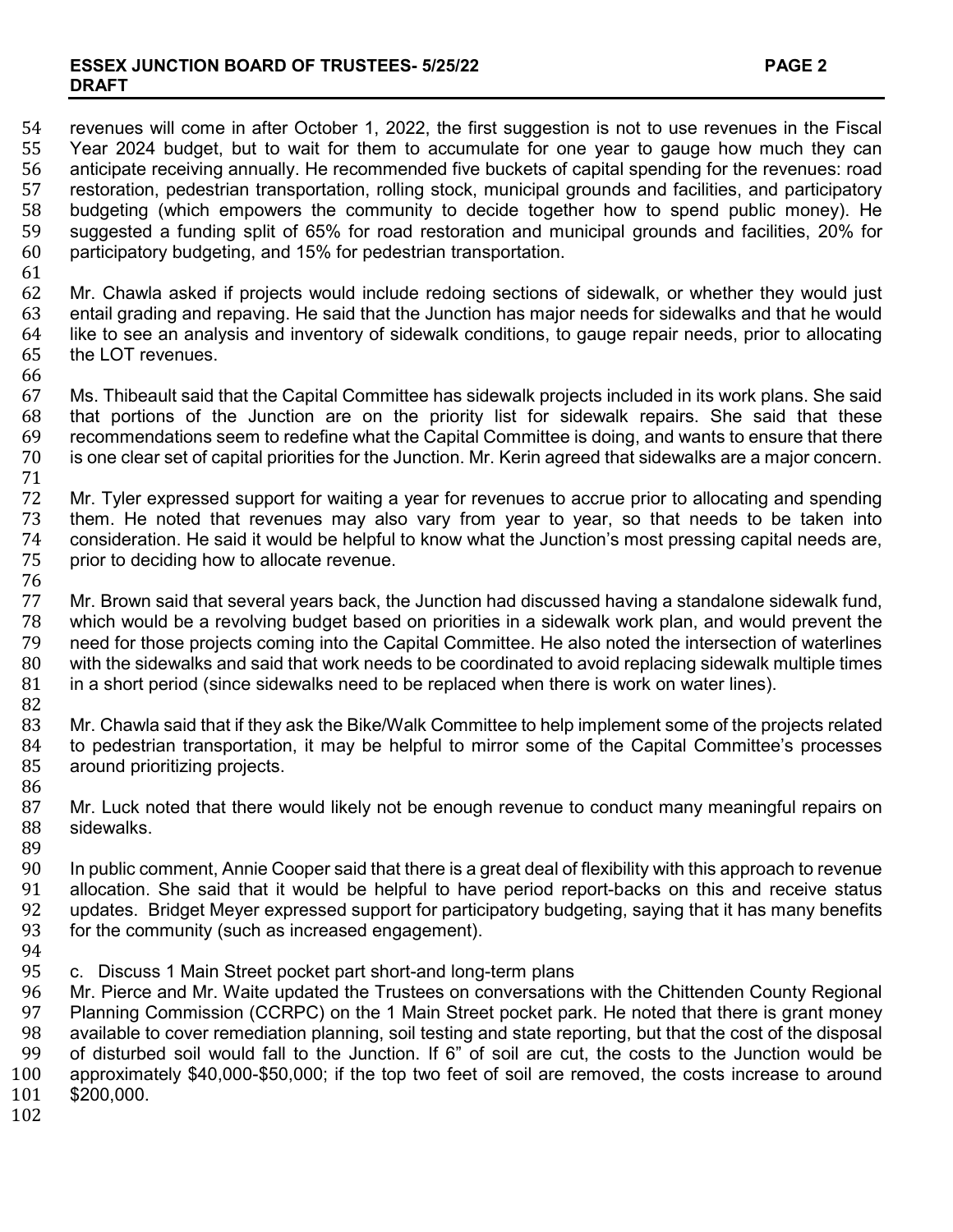103 Mr. Brown pointed out that the grant can only be used for remediation planning and related activities, 104 where previously he had thought that the grant could be applied more flexibly to cover costs for the 104 where previously he had thought that the grant could be applied more flexibly to cover costs for the 105 pocket park. Mr. Waite noted that there could possibly be other grant opportunities at the state level, 105 pocket park. Mr. Waite noted that there could possibly be other grant opportunities at the state level, 106 and will look into this further. and will look into this further.

 $\frac{107}{108}$ 

108 Mr. Tyler asked whether the Junction would like to consider implementing a plan to remediate the soil<br>109 Iong-term, such as using the tree roots to help remove hydrocarbons from the soil. He said that this is a 109 long-term, such as using the tree roots to help remove hydrocarbons from the soil. He said that this is a<br>110 longer-term option, but would make it unnecessary to have a cap on the contaminated soil long-term. 110 longer-term option, but would make it unnecessary to have a cap on the contaminated soil long-term.<br>111 Mr. Waite replied that trees such as birch and poplar are used to treat contaminated groundwater, but it 111 Mr. Waite replied that trees such as birch and poplar are used to treat contaminated groundwater, but it<br>112 is less realistic to rely on a half-dozen trees to remediate soil that has been exposed to contamination 112 is less realistic to rely on a half-dozen trees to remediate soil that has been exposed to contamination<br>113 for several decades. He said that because the park is in an urban area not near playgrounds or 113 for several decades. He said that because the park is in an urban area not near playgrounds or 114 groundwater, a very reasonable solution would be to just cap the soil. groundwater, a very reasonable solution would be to just cap the soil.

115<br>116 116 Mr. Chawla said that it's important for the community to have a sense of the limitations around<br>117 remediation and cost in order to develop a better design for the park. Mr. Tyler suggested determining 117 remediation and cost in order to develop a better design for the park. Mr. Tyler suggested determining<br>118 how much soil can be removed before forming a park design committee, so that the committee has 118 how much soil can be removed before forming a park design committee, so that the committee has 119 parameters in terms of a budget and timeline. parameters in terms of a budget and timeline.

 $\begin{array}{c} 120 \\ 121 \end{array}$ 121 Harlan Smith said that he would like clarification on whether there is a real barrier between the 122 contaminated soils and the replacement soils. He also asked what kind of materials would be used for 122 contaminated soils and the replacement soils. He also asked what kind of materials would be used for 123 the sub-base. He said that he does not see an issue putting in shade poles, as any soils removed would 123 the sub-base. He said that he does not see an issue putting in shade poles, as any soils removed would<br>124 be disposed of properly and the holes filled with cement. Mr. Waite replied that the State requires 24 124 be disposed of properly and the holes filled with cement. Mr. Waite replied that the State requires 24<br>125 inches of clean soil and that the geo-textile cap would serve as a marker for excavators not to work in 125 inches of clean soil and that the geo-textile cap would serve as a marker for excavators not to work in<br>126 that area. He said that there is no plan to prevent water from moving from the clean soil to the 126 that area. He said that there is no plan to prevent water from moving from the clean soil to the 127 contaminated soil. contaminated soil.

128<br>129

129 Bridget Meyer said that a number of community members got together and discussed short-term plans<br>130 for the pocket park. She said that one was to take planters and line them along the Main Street side of 130 for the pocket park. She said that one was to take planters and line them along the Main Street side of 131 the pocket park. as a form of screening from the traffic. She said that in terms of seating. EJRP has 131 the pocket park, as a form of screening from the traffic. She said that in terms of seating, EJRP has 132 offered some tables and benches that are not currently being used. She also suggested shade sails 132 offered some tables and benches that are not currently being used. She also suggested shade sails<br>133 over the tables. She said that they could keep it watered and maintained by volunteers for the short 133 over the tables. She said that they could keep it watered and maintained by volunteers for the short term.

135<br>136 136 Mr. Brown asked if the sail posts could be anchored into the ground without much excavation. Mr. Hamlin<br>137 Feplied that he would need to see detail or the proposed posts in order to make that determination, but 137 replied that he would need to see detail or the proposed posts in order to make that determination, but 138<br>138 that typical design would be to set the posts into the ground. He pointed out that sails or another form 138 that typical design would be to set the posts into the ground. He pointed out that sails or another form<br>139 of shade might be needed while any trees that are planted are growing to a height where they provide 139 of shade might be needed while any trees that are planted are growing to a height where they provide 140 enough shade and screening. enough shade and screening.

141

142 Mr. Pierce said that they could use light poles to hold up the sails while they wait for the trees to grow<br>143 enough to provide screening and shade. enough to provide screening and shade.

144<br>145

145 Mr. Brown said that he could support the plantings and picnic tables as a short-term solution, since they<br>146 already exist. Mr. Tyler agreed, suggesting designating a small amount of funding if there are financial 146 already exist. Mr. Tyler agreed, suggesting designating a small amount of funding if there are financial<br>147 needs for the short-term solution. Mr. Brown said that this could be put on the next meeting's agenda. needs for the short-term solution. Mr. Brown said that this could be put on the next meeting's agenda.

148<br>149 149 Mr. Tyler suggested that staff meet to calculate the specific parameters for soil removal in the park. Mr.<br>150 Hamlin suggested that the Trustees give a rough sense of the amount of funding that could be used. Hamlin suggested that the Trustees give a rough sense of the amount of funding that could be used.

151